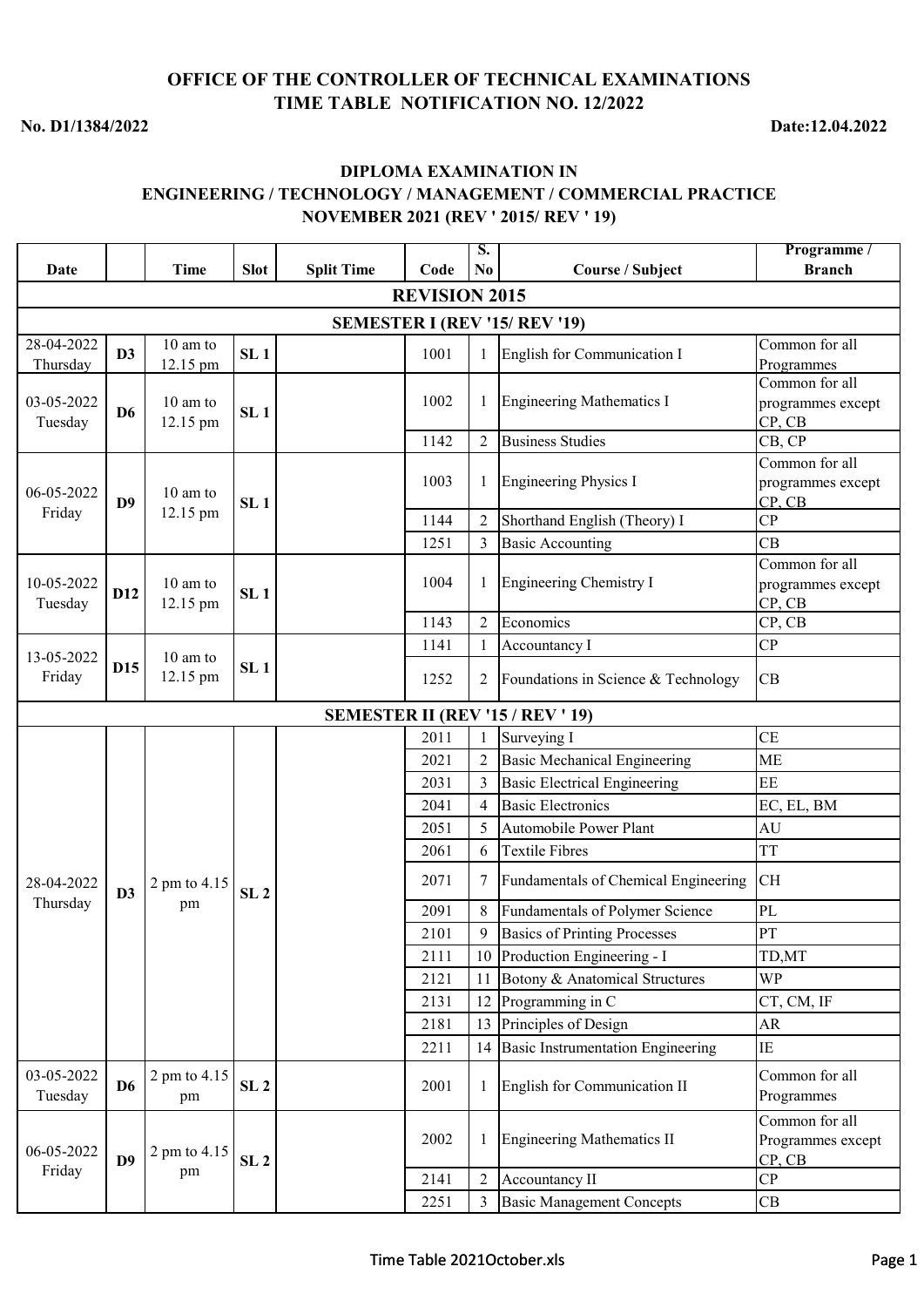|                         |                 |                      |                 |                   |      | $\overline{\mathbf{S}}$ . |                                         | Programme /                           |
|-------------------------|-----------------|----------------------|-----------------|-------------------|------|---------------------------|-----------------------------------------|---------------------------------------|
| Date                    |                 | <b>Time</b>          | <b>Slot</b>     | <b>Split Time</b> | Code | N <sub>0</sub>            | <b>Course / Subject</b>                 | <b>Branch</b>                         |
|                         |                 |                      |                 |                   | 2003 | 1                         | <b>Engineering Physics II</b>           | Common for all<br>branches except CP, |
| 10-05-2022              | D <sub>12</sub> | 2 pm to 4.15         | SL <sub>2</sub> |                   |      |                           |                                         | CB                                    |
| Tuesday                 |                 | pm                   |                 |                   | 2142 | $\overline{2}$            | Hindi                                   | CP                                    |
|                         |                 |                      |                 |                   | 2252 | 3                         | <b>Business Mathematics</b>             | CB                                    |
|                         |                 |                      |                 |                   |      |                           |                                         | Common for all                        |
| 13-05-2022              |                 | 2 pm to 4.15         |                 |                   | 2004 | 1                         | Engineering Chemistry II                | Programmes except                     |
| Friday                  | D <sub>15</sub> | pm                   | SL <sub>2</sub> |                   | 2143 | $\overline{2}$            | Shorthand English (Theory) II           | CP, CB<br>CP                          |
|                         |                 |                      |                 |                   | 2253 | 3                         | <b>Cost Accounting</b>                  | CB                                    |
|                         |                 |                      |                 |                   |      |                           |                                         | Common to all                         |
|                         |                 |                      |                 |                   | 2005 | 1                         | <b>Engineering Graphics</b>             | Programmes except                     |
| 18-05-2022<br>Wednesday | D18             | 2 pm to 4.15<br>pm   | SL <sub>2</sub> |                   |      |                           |                                         | $CP$ <sub>CB</sub>                    |
|                         |                 |                      |                 |                   | 2144 | $\overline{2}$            | <b>Statistics</b>                       | CP                                    |
|                         |                 |                      |                 |                   | 2254 | 3                         | Production/Operations Management        | CB                                    |
|                         |                 |                      |                 |                   |      |                           | <b>SEMESTER III (REV '15/REV '19)</b>   |                                       |
| 27-04-2022              | D2              | 10 am to             | SL <sub>1</sub> |                   | 3001 | $\mathbf{1}$              | Environmental Science & Disaster        | Common to all                         |
| Wednesday               |                 | 12.15 pm             |                 |                   |      |                           | Management                              | Programmes                            |
|                         |                 |                      |                 |                   | 3013 | 1                         | Theory of Structures - I                | CE, AR                                |
|                         |                 |                      |                 |                   | 3021 |                           | Electrical & Electronics Engineering    | ME, TD, AU, MT                        |
|                         |                 |                      |                 |                   | 3031 | 3                         | Analog Devices & Circuits               | EE                                    |
|                         | D <sub>5</sub>  |                      | SL <sub>1</sub> |                   | 3042 | 4                         | <b>Digital Electronics</b>              | EL, EC, BM                            |
|                         |                 |                      |                 |                   | 3061 | 5                         | Design & Structure of Fabric            | <b>TT</b>                             |
| 30-04-2022              |                 | 10 am to             |                 |                   | 3071 | 6                         | <b>Chemical Process Principles</b>      | <b>CH</b>                             |
| Saturday                |                 | 12.15 pm             |                 |                   | 3091 | 7                         | <b>Natural Rubber Production</b>        | PL                                    |
|                         |                 |                      |                 |                   | 3101 | 8                         | Desk Top Publishing                     | PT                                    |
|                         |                 |                      |                 |                   | 3121 | 9                         | Mechanical & Electrical Engineering     | WP                                    |
|                         |                 |                      |                 |                   | 3131 | 10                        | Computer Architecture                   | CT, CM                                |
|                         |                 |                      |                 |                   | 3143 | 11                        | Merchantile Law                         | CP, CB                                |
|                         |                 |                      |                 |                   | 3211 |                           | 12 Analog Circuits                      | $\rm IE$                              |
|                         |                 |                      |                 |                   | 3261 | 13                        | Foundations of Computer Software        | IF                                    |
|                         |                 |                      |                 |                   | 3011 | 1                         | Construction Materials & Engineering    | CE, AR                                |
|                         |                 |                      |                 |                   | 3024 | $\overline{2}$            | Machine Drawing                         | ME, AU, MT                            |
|                         |                 |                      |                 |                   | 3032 | 3                         | <b>Electrical Measuring Instruments</b> | EE                                    |
|                         |                 |                      |                 |                   | 3043 | $\overline{4}$            | <b>Electrical Technology</b>            | EL, BM, EC                            |
|                         |                 |                      |                 |                   | 3062 | 5                         | Fabric Formation I                      | <b>TT</b>                             |
|                         |                 |                      |                 |                   | 3072 | 6                         | <b>Fluid Mechanics</b>                  | <b>CH</b>                             |
|                         |                 |                      |                 |                   | 3092 | 7                         | Polymer Science                         | PL                                    |
| 05-05-2022<br>Thursday  | D <sub>8</sub>  | 10 am to<br>12.15 pm | SL <sub>1</sub> |                   | 3102 | 8                         | <b>Image Processing</b>                 | PT                                    |
|                         |                 |                      |                 |                   | 3112 | 9                         | Tool Engineering Drawing                | TD                                    |
|                         |                 |                      |                 |                   | 3122 | 10                        | Pulp Technology                         | <b>WP</b>                             |
|                         |                 |                      |                 |                   | 3132 | 11                        | Database Management Systems             | CT, IF                                |
|                         |                 |                      |                 |                   | 3141 | 12                        | Accountancy III                         | CP                                    |
|                         |                 |                      |                 |                   | 3212 | 14                        | Digital Circuits                        | IE                                    |
|                         |                 |                      |                 |                   | 3251 | 15                        | Enterpreneurship Development            | CB                                    |
|                         |                 |                      |                 |                   | 3151 |                           | 16 Data communication                   | CM                                    |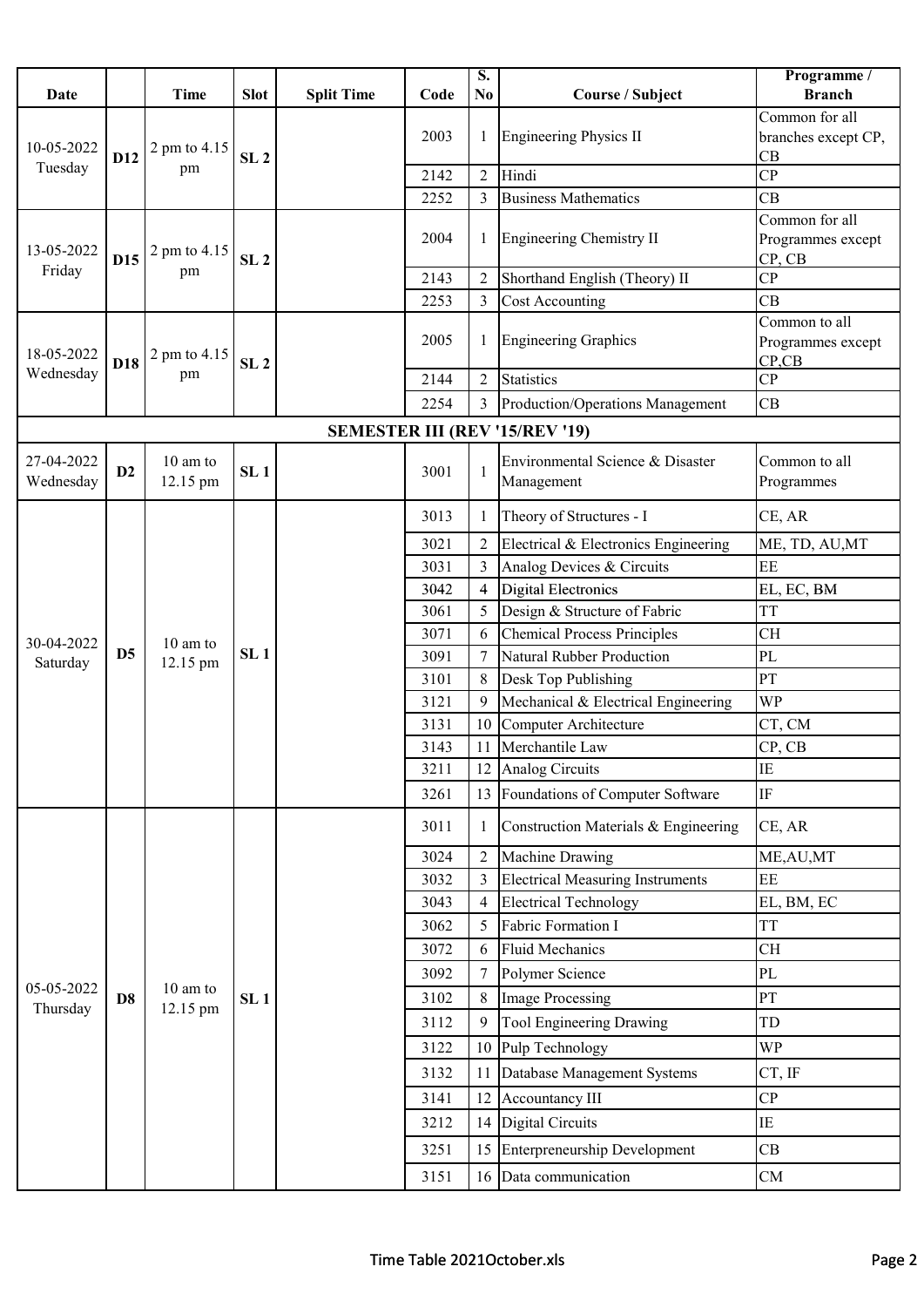| <b>Date</b>           |            | <b>Time</b>          | <b>Slot</b>     |                                                   | Code | $\overline{\mathbf{S}}$ .<br>N <sub>0</sub> | Course / Subject                               | Programme /<br><b>Branch</b> |
|-----------------------|------------|----------------------|-----------------|---------------------------------------------------|------|---------------------------------------------|------------------------------------------------|------------------------------|
|                       |            |                      |                 |                                                   | 3012 |                                             | Surveying II                                   | <b>CE</b>                    |
|                       |            |                      |                 |                                                   | 3023 | $\overline{2}$                              | Manufacturing Process                          | <b>ME</b>                    |
|                       |            |                      |                 |                                                   | 3033 | 3                                           | Fundamentals of AC Systems                     | EE                           |
|                       |            |                      |                 |                                                   | 3044 | $\overline{4}$                              | Electronic Devices & Circuits                  | EL, EC, BM                   |
|                       |            |                      |                 |                                                   | 3051 | 5                                           | Fluid Mechanics & Machinery                    | AU                           |
|                       |            |                      |                 |                                                   | 3063 | 6                                           | Textile Wet Processing - I                     | <b>TT</b>                    |
|                       |            |                      |                 |                                                   | 3073 | 7                                           | General Chemistry                              | <b>CH</b>                    |
|                       |            |                      |                 |                                                   | 3093 | 8                                           | <b>Synthetic Rubbers</b>                       | PL                           |
| 09-05-2022            | <b>D11</b> | $10 \text{ am to}$   | SL <sub>1</sub> |                                                   | 3103 | 9                                           | Materials for Printing                         | PT                           |
| Monday                |            | 12.15 pm             |                 |                                                   | 3111 | 10                                          | <b>Engineering Metrology</b>                   | TD, MT                       |
|                       |            |                      |                 |                                                   | 3123 | 11                                          | <b>Wood Processing</b>                         | <b>WD</b>                    |
|                       |            |                      |                 |                                                   | 3133 |                                             | 12 Digital Computer Principles                 | CT, CM                       |
|                       |            |                      |                 |                                                   | 3142 | 13                                          | English for Commercial Practice I              | CP                           |
|                       |            |                      |                 |                                                   | 3181 | 14                                          | Climatology                                    | AR                           |
|                       |            |                      |                 |                                                   | 3213 | 15                                          | Electrical & Electronics Instruments           | IE                           |
|                       |            |                      |                 |                                                   | 3252 | 16                                          | Marketing Management                           | CB                           |
|                       |            |                      |                 |                                                   | 3262 | 17                                          | Programming in Java                            | $\rm IF$                     |
|                       |            |                      |                 |                                                   | 3014 |                                             | Building Planning & Drawing                    | <b>CE</b>                    |
|                       |            |                      |                 |                                                   | 3022 | $\overline{2}$                              | Fluid Mechanics & Pneumatics                   | ME, TD, MT                   |
|                       |            |                      |                 |                                                   | 3034 | 3                                           | Mechanical Engineering                         | $\rm EE$                     |
|                       |            |                      |                 |                                                   | 3041 | 4                                           | <b>Communication Engineering</b>               | EL, EC                       |
|                       |            |                      |                 |                                                   | 3052 | 5                                           | Production process of Automobile<br>Components | AU                           |
|                       |            |                      |                 |                                                   | 3064 | 6                                           | Yarn Formation I                               | <b>TT</b>                    |
|                       |            |                      |                 |                                                   | 3074 | 7                                           | Polymer Technology                             | <b>CH</b>                    |
| 12-05-2022            |            | 10 am to             | SL <sub>1</sub> |                                                   | 3094 | 8                                           | <b>Technology of Elastomers</b>                | PL                           |
| Thursday              | D14        | 12.15 pm             |                 |                                                   | 3104 | 9                                           | <b>Offset Printing</b>                         | PT                           |
|                       |            |                      |                 |                                                   | 3124 | 10                                          | Wood Chemistry                                 | <b>WP</b>                    |
|                       |            |                      |                 |                                                   | 3134 |                                             | OOPs through C++                               | CT, CM                       |
|                       |            |                      |                 |                                                   | 3144 | 12                                          | Principles of Management                       | CP                           |
|                       |            |                      |                 |                                                   | 3182 | 13                                          | Surveying for Architecture                     | AR                           |
|                       |            |                      |                 |                                                   | 3214 | 14                                          | <b>Instrument Transducers</b>                  | IE                           |
|                       |            |                      |                 |                                                   | 3241 | 15                                          | <b>Basic Medical Science</b>                   | <b>BM</b>                    |
|                       |            |                      |                 |                                                   | 3253 | 16                                          | Quantitative Techniques                        | CB                           |
|                       |            |                      |                 |                                                   | 3263 | 17                                          | Web Design                                     | $\rm IF$                     |
| 17-05-2022<br>Tuesday | <b>D17</b> | 10 am to<br>12.15 pm | SL <sub>1</sub> | 10.00 am to 10.07<br>am & 10.25 am to<br>11.55 am | 3145 |                                             | Shorthand English 60WPM                        | CP                           |
|                       |            |                      |                 |                                                   | 3183 | $\overline{2}$                              | Architectural Drawing I                        | AR                           |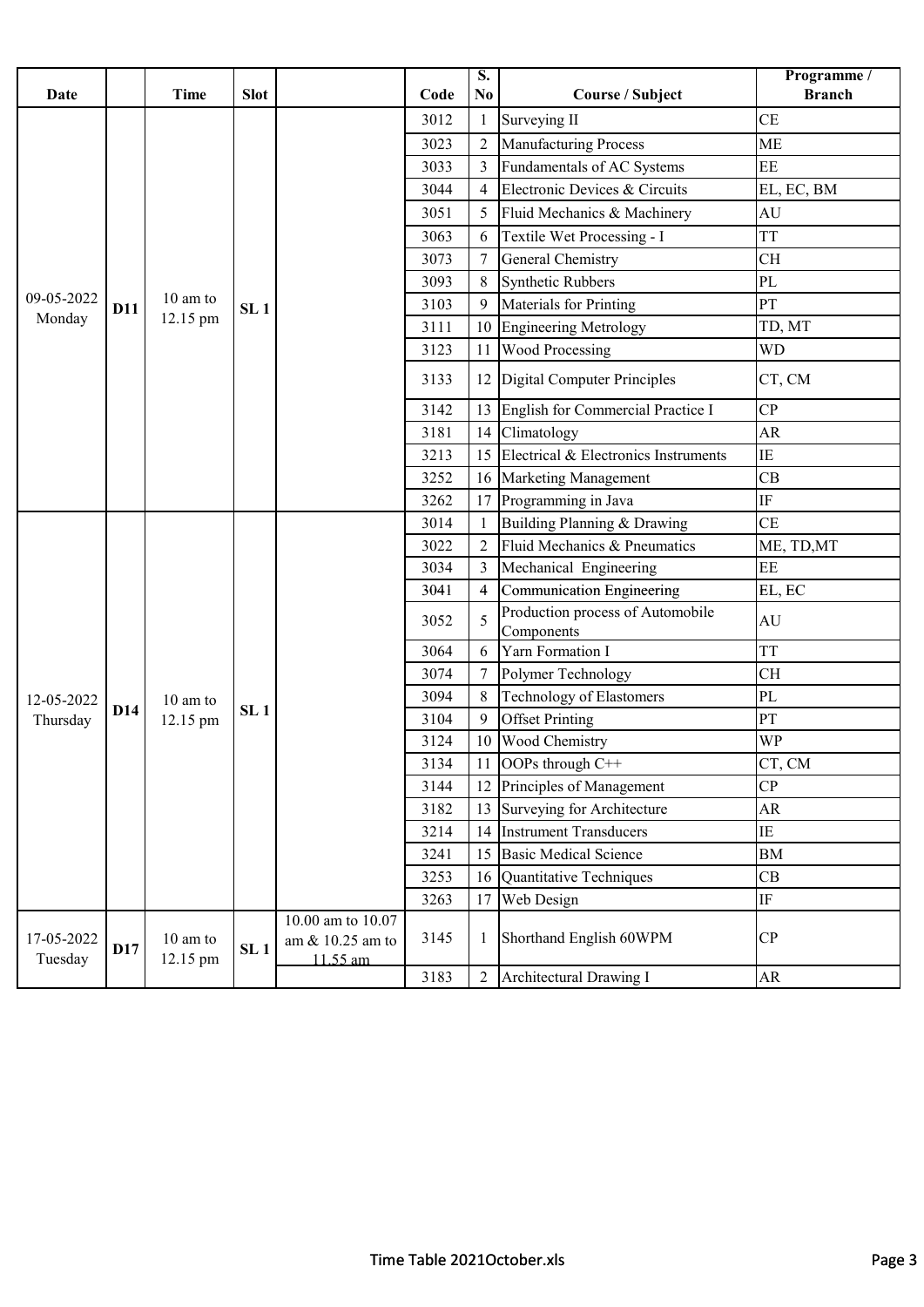| Date                    |                | <b>Time</b>        | <b>Slot</b>     |  | Code            | S.<br>N <sub>0</sub> | Course / Subject                                          | Programme /<br><b>Branch</b> |
|-------------------------|----------------|--------------------|-----------------|--|-----------------|----------------------|-----------------------------------------------------------|------------------------------|
|                         |                |                    |                 |  |                 |                      | <b>SEMESTER IV (REV '15/ REV '19)</b>                     |                              |
|                         |                |                    |                 |  | 4011            |                      | Hydraulics                                                | <b>CE</b>                    |
|                         |                |                    |                 |  | 4021            | $\overline{2}$       | Applied Mechanics & Strength of<br>Materials              | ME, TD, WP, MT               |
|                         |                |                    |                 |  | 4031            | 3                    | DC Machines                                               | EE                           |
|                         |                |                    |                 |  | 4041            | 4                    | Electronic Instruments & Measurements EL, EC              |                              |
|                         |                |                    |                 |  | 4051            | 5                    | Applied Thermodynamics                                    | AU                           |
|                         |                |                    |                 |  | 4061            | 6                    | Fabric Formation - II                                     | <b>TT</b>                    |
|                         |                |                    |                 |  | 4071            |                      | <b>Environmental Engineering</b>                          | <b>CH</b>                    |
| 27-04-2022<br>Wednesday | D2             | 2 pm to 4.15<br>pm | SL <sub>2</sub> |  | 4091 A<br>4091B |                      | Descriptive Engineering<br>(A: Electrical, B: Mechanical) | PL                           |
|                         |                |                    |                 |  | 4101            | 9                    | Digital pre Press                                         | PT                           |
|                         |                |                    |                 |  | 4131            | 10                   | Computer System Hardware                                  | CT, CM                       |
|                         |                |                    |                 |  | 4141            | 11                   | Accountancy IV                                            | CP                           |
|                         |                |                    |                 |  | 4186            | 12                   | Architectural Drawing II                                  | <b>AR</b>                    |
|                         |                |                    |                 |  | 4211            | 13                   | Control Engineering                                       | IE                           |
|                         |                |                    |                 |  | 4241            | 14                   | Analytical & Diagnostic Equipments                        | <b>BM</b>                    |
|                         |                |                    |                 |  | 4251            | 15                   | <b>Customer Relationship Management</b>                   | CB                           |
|                         |                |                    |                 |  | 4261            | 16                   | Project Management & Software<br>Engineering              | $\rm IF$                     |
|                         |                |                    |                 |  | 4012            |                      | Irrigation Engineering                                    | CE                           |
|                         |                |                    |                 |  | 4022            | $\overline{2}$       | Autommobile Engineering                                   | <b>ME</b>                    |
|                         |                |                    |                 |  | 4032            | 3                    | Digital Electronics & Microprocessors                     | EE                           |
|                         |                |                    |                 |  | 4042            | $\overline{4}$       | <b>Linear Integrated Circuits</b>                         | EL, EC, BM                   |
|                         |                |                    |                 |  | 4052            | 5                    | Automobile Electrical & Electronic<br>System              | AU                           |
|                         |                |                    |                 |  | 4062            |                      | Textile Testing & Quality Assurance                       | <b>TT</b>                    |
|                         |                |                    |                 |  | 4072            | $7\overline{ }$      | Heat Transfer & Evaporation                               | CH                           |
|                         |                |                    |                 |  | 4092            |                      | Latex Technology                                          | PL                           |
| 30-04-2022              | D <sub>5</sub> | 2 pm to 4.15       | SL <sub>2</sub> |  | 4102            | 9                    | <b>Digital Printing</b>                                   | PT                           |
| Saturday                |                | pm                 |                 |  | 4111            | 10                   | Material Technology & Heat Treatment                      | TD, MT                       |
|                         |                |                    |                 |  | 4121            | 11                   | <b>Chemical Engineering</b>                               | <b>WP</b>                    |
|                         |                |                    |                 |  | 4142            | 12                   | Auditing                                                  | CP                           |
|                         |                |                    |                 |  | 4151            | 13                   | Microprocessor & Interfacing                              | CM                           |
|                         |                |                    |                 |  | 4181            | 14                   | History of Architecture                                   | AR                           |
|                         |                |                    |                 |  | 4212            | 15                   | Industrial Electronics & Control Devices IE               |                              |
|                         |                |                    |                 |  | 4252            | 16                   | Financial Management                                      | CB                           |
|                         |                |                    |                 |  | 4262            | 17                   | Data Communication & Computer<br>Network                  | IF                           |
|                         |                |                    |                 |  | 4132            | 18                   | Data communication                                        | <b>CT</b>                    |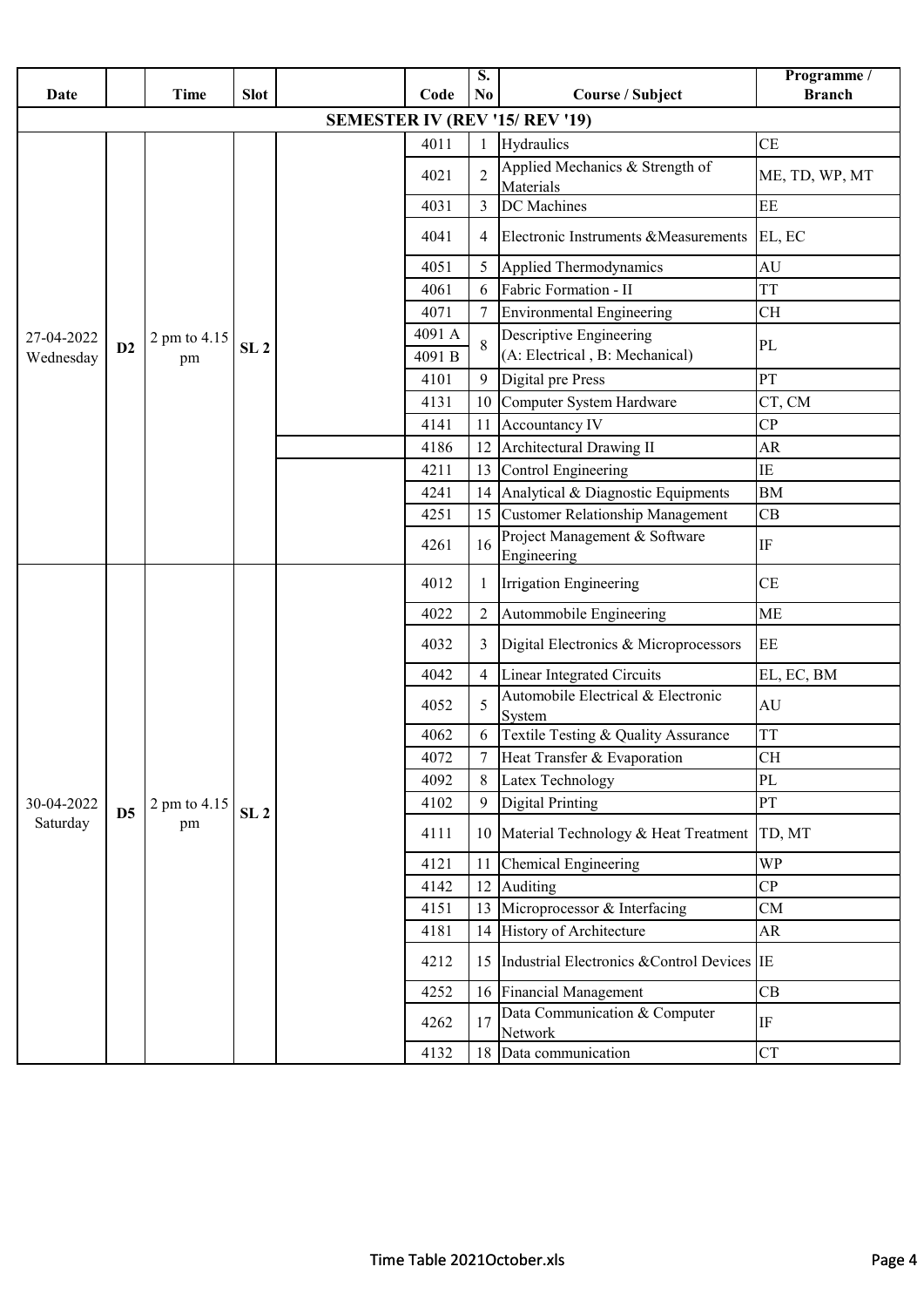| <b>Date</b>           |                 | <b>Time</b>        | <b>Slot</b>     |                                                       | Code   | $\mathbf{p}$<br>No. | Course / Subject                                              | r rogramme /<br><b>Branch</b> |
|-----------------------|-----------------|--------------------|-----------------|-------------------------------------------------------|--------|---------------------|---------------------------------------------------------------|-------------------------------|
|                       |                 |                    |                 |                                                       | 4014   | -1                  | Theory of Structures II                                       | CE, AR                        |
|                       |                 |                    |                 |                                                       | 4024   | $\overline{2}$      | Thermal Engineering                                           | <b>ME</b>                     |
|                       |                 |                    |                 |                                                       |        |                     | <b>Electrical Power Generation,</b>                           |                               |
|                       |                 |                    |                 |                                                       | 4034   | 3                   | Transmission & Distribution                                   | EE                            |
|                       |                 |                    |                 |                                                       | 4044   | $\overline{4}$      | Programming in C                                              | EL, EC, BM                    |
|                       |                 |                    |                 |                                                       | 4055   | 5                   | Automobile Engineering Drawing                                | AU                            |
|                       |                 |                    |                 |                                                       | 4064   | 6                   | Yarn Formation II                                             | <b>TT</b>                     |
|                       |                 |                    |                 |                                                       | 4074   |                     | Petroleun & Energy Engineering                                | <b>CH</b>                     |
| 05-05-2022            | D <sub>8</sub>  | 2 pm to 4.15       |                 |                                                       | 4094   | 8                   | <b>Rubber Products</b>                                        | PL                            |
| Thursday              |                 | pm                 | SL <sub>2</sub> |                                                       | 4104   | 9                   | Print Finishing Techniques                                    | PT                            |
|                       |                 |                    |                 |                                                       | 4113   | 10                  | Production Engineering II                                     | TD, MT                        |
|                       |                 |                    |                 |                                                       | 4123   | 11                  | <b>Wood Products I</b>                                        | <b>WP</b>                     |
|                       |                 |                    |                 |                                                       | 4134   | 12                  | <b>Operating System</b>                                       | CT, CM                        |
|                       |                 |                    |                 |                                                       | 4144   | 13                  | eCommerce                                                     | CP                            |
|                       |                 |                    |                 |                                                       | 4214   | 14                  | Microcontroller & Interfacing                                 | $\rm IE$                      |
|                       |                 |                    |                 |                                                       | 4254   | 15                  | Management Information System                                 | CB                            |
|                       |                 |                    |                 |                                                       | 4264   |                     |                                                               | $\rm IF$                      |
|                       |                 |                    |                 |                                                       | 4026   | 16                  | Foundations of Computer Hardware<br><b>Production Drawing</b> | ME, MT                        |
|                       |                 |                    |                 |                                                       | 4037   | $\overline{2}$      | <b>Electrical Engineering Drawing</b>                         | EE                            |
| 09-05-2022            |                 | 2 pm to 4.15       |                 |                                                       | 4145   |                     | English for Commercial Practice II                            | CP                            |
| Monday                | <b>D11</b>      | pm                 | SL <sub>2</sub> |                                                       | 4183   | 12                  | Quantity Survey I                                             | AR                            |
|                       |                 |                    |                 |                                                       |        |                     | Relational Data Base Management                               |                               |
|                       |                 |                    |                 |                                                       | 4255   | 5                   | System                                                        | CB                            |
|                       |                 |                    |                 |                                                       | 4013   | $\mathbf{1}$        | Quantity Surveying I                                          | CE                            |
|                       |                 |                    |                 |                                                       | 4023   | $\overline{2}$      | Metallurgy & Machine Tools                                    | <b>ME</b>                     |
|                       |                 |                    |                 |                                                       | 4033   | 3                   | Electrical Estimating & Costing                               | EE                            |
|                       |                 |                    |                 |                                                       | 4043   | $\overline{4}$      | Microcontroller & Interfacing                                 | EL, EC, BM                    |
|                       |                 |                    |                 |                                                       | 4053   | 5                   | Material Science & Strength of<br>Materials                   | $\mathrm{AU}$                 |
|                       |                 |                    |                 |                                                       | 4063   |                     | Textile Wet Processing - II                                   | <b>TT</b>                     |
|                       |                 |                    |                 |                                                       | 4073   |                     | Inorganic Chemical Technology                                 | CH                            |
| 12-05-2022            |                 | 2 pm to 4.15       |                 |                                                       | 4093   | 8                   | Polymer Processing & Machinery                                | PL                            |
| Thursday              | D14             | pm                 | SL <sub>2</sub> |                                                       | 4103   | 9                   | Flexography & Gravure Printing                                | PT                            |
|                       |                 |                    |                 |                                                       | 4112   | 10                  | Moulds & Dies Technology                                      | TD, MT                        |
|                       |                 |                    |                 |                                                       | 4122   | 11                  | Paper Technology                                              | <b>WP</b>                     |
|                       |                 |                    |                 |                                                       | 4133   | 12                  | Data Structures                                               | CT, CM                        |
|                       |                 |                    |                 |                                                       | 4143   | 13                  | Company Administration                                        | CP                            |
|                       |                 |                    |                 |                                                       | 4182   | 14                  | <b>Interior Design</b>                                        | AR                            |
|                       |                 |                    |                 |                                                       | 4213   | 15                  | Industrial Instruments I                                      | $\rm IE$                      |
|                       |                 |                    |                 |                                                       | 4253   | 16                  | Human Resources Management                                    | CB                            |
|                       |                 |                    |                 |                                                       | 4263   | 17                  | <b>Web Application Development</b>                            | IF                            |
| 17-05-2022<br>Tuesday | D17             | 2 pm to 4.15<br>pm | SL <sub>2</sub> | 2.00 pm to 2.07 pm<br>$& 2.15 \text{pm}$ to<br>3.45pm | 4146   | 1                   | Shorthand English 80 WPM                                      | CP                            |
|                       |                 |                    |                 |                                                       | 4187   | $\overline{2}$      | Workig Drawing I                                              | ${\sf AR}$                    |
| 19-05-2022            | D <sub>19</sub> | 2 pm to 4.15       | SL <sub>2</sub> | $2.00$ pm to $2.10$ pm                                | 4147 A | -1                  | Typewriting English 30WPM (Speed)                             | CP                            |
| Thursday              |                 | pm                 |                 | 2.15 pm to 3.45 pm                                    | 4147 B |                     | <b>Typewriting English</b><br>30WPM(Manuscript)               |                               |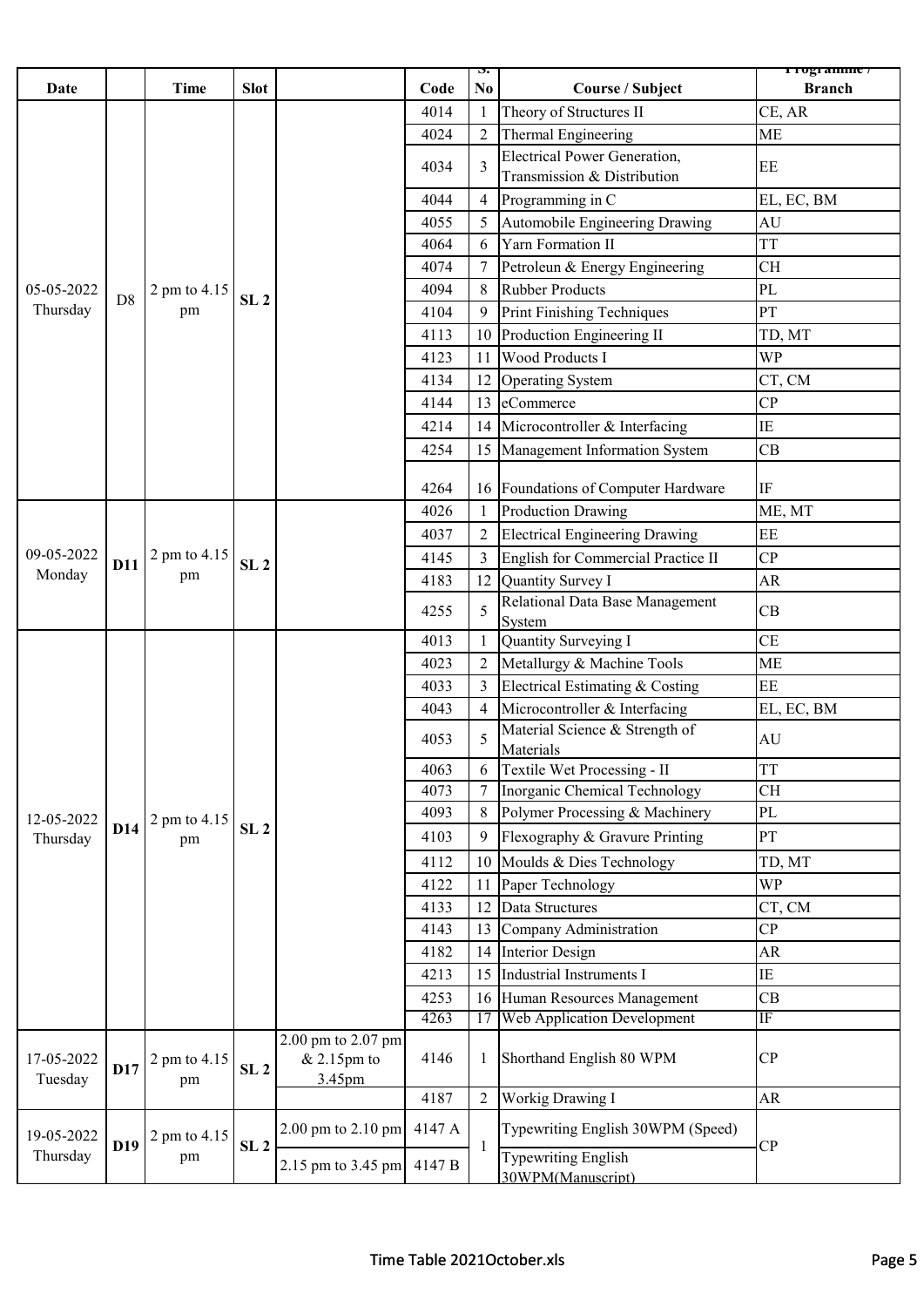|            |                |                    |                 |  |                             | S.             |                                                                         | Programme /                                                   |
|------------|----------------|--------------------|-----------------|--|-----------------------------|----------------|-------------------------------------------------------------------------|---------------------------------------------------------------|
| Date       |                | <b>Time</b>        | <b>Slot</b>     |  | Code                        | N <sub>0</sub> | Course / Subject                                                        | <b>Branch</b>                                                 |
|            |                |                    |                 |  | <b>SEMESTER V (REV '15)</b> |                |                                                                         |                                                               |
|            |                |                    |                 |  |                             |                |                                                                         | AU, BM, CH, EE,<br>EC, EL, IF, IE, ME,<br>PL, PT, TT, TD, WP, |
|            |                |                    |                 |  | 5001                        |                | Industrial Management & Safety                                          | MT                                                            |
| 26-04-2022 | D1             | $10 \text{ am to}$ | SL <sub>1</sub> |  | 5012                        | 2              | Construction Management & Safety<br>Engineeirng                         | AR, CE                                                        |
| Tuesday    |                | 12.15pm            |                 |  | 5131                        | 3              | Microprocessor & Interfacing                                            | <b>CT</b>                                                     |
|            |                |                    |                 |  | 5141                        | $\overline{4}$ | Banking                                                                 | CP                                                            |
|            |                |                    |                 |  | 5151                        | 5              | <b>Computer Networks</b>                                                | CM                                                            |
|            |                |                    |                 |  | 5253                        | 6              | <b>Retail Business Operatios</b><br>Cost Effective Construction & Green | CB                                                            |
|            |                |                    |                 |  | 5016                        | -1             | <b>Bulding</b>                                                          | AR, CE                                                        |
|            |                |                    |                 |  | 5021                        | $\overline{2}$ | Design of Machine Elements                                              | <b>ME</b>                                                     |
|            |                |                    |                 |  | 5031                        | 3              | <b>Induction Machines</b>                                               | $\rm EE$                                                      |
|            |                |                    |                 |  | 5041                        | $\overline{4}$ | <b>Embedded Systems</b>                                                 | BM, EC, EL                                                    |
|            |                |                    |                 |  | 5051                        | 5              | Automobile Design                                                       | <b>AU</b>                                                     |
|            |                |                    |                 |  | 5061                        | 6              | Fabric Formaion III                                                     | <b>TT</b>                                                     |
|            |                |                    |                 |  | 5071                        | 7              | <b>Mass Transfer Operations</b>                                         | <b>CH</b>                                                     |
|            |                |                    |                 |  | 5091                        | 8              | Fibres & Composites                                                     | PL                                                            |
| 29-04-2022 | D <sub>4</sub> | 10 am to           | SL <sub>1</sub> |  | 5101                        | 9              | Packing Techniques                                                      | PT                                                            |
| Friday     |                | 12.15 pm           |                 |  | 5111                        | 10             | Press Tool Technology                                                   | TD                                                            |
|            |                |                    |                 |  | 5121                        | 11             | Interior Design Engineering                                             | <b>WP</b>                                                     |
|            |                |                    |                 |  | 5132                        | 12             | Project Management & Software<br>Engineering                            | CT, CM                                                        |
|            |                |                    |                 |  | 5142                        | 13             | <b>Cost Accounting</b>                                                  | CP                                                            |
|            |                |                    |                 |  | 5211                        | 14             | <b>Industrial Instruments II</b>                                        | $\rm IE$                                                      |
|            |                |                    |                 |  | 5254                        | 15             | Visual Programming                                                      | CB                                                            |
|            |                |                    |                 |  | 5301                        | 16             | Maintenance of Machines                                                 | MT                                                            |
|            |                |                    |                 |  | 5261                        | 17             | Server & Network Admininstration                                        | IF                                                            |
|            |                |                    |                 |  | 5181                        | -1             | <b>History of Architecture</b>                                          | AR                                                            |
|            |                |                    |                 |  | 5052                        | $\overline{2}$ | Automobile Transmission                                                 | AU                                                            |
|            |                |                    |                 |  | 5241                        | 3              | Therapeutic Equipments                                                  | <b>BM</b>                                                     |
|            |                |                    |                 |  | 5072                        | $\overline{4}$ | Organic Technology                                                      | <b>CH</b>                                                     |
|            |                |                    |                 |  | 5013                        | 5              | Geotechnical Engineeirng                                                | CE                                                            |
|            |                |                    |                 |  | 5133                        | 6              | Web Programming                                                         | <b>CT</b>                                                     |
|            |                |                    |                 |  | 5152                        | 7              | Network Programming                                                     | CM                                                            |
|            |                |                    |                 |  | 5032                        | 8              | <b>Power Electronics</b>                                                | EE                                                            |
|            |                |                    |                 |  | 5201                        | 9              | Digital Communication                                                   | EC                                                            |
| 04-05-2022 | D7             | 10 am to           | SL <sub>1</sub> |  | 5042                        | 10             | Industrial Electronics & PLC                                            | EL                                                            |
| Wednesday  |                | 12.15 pm           |                 |  | 5262                        | 11             | <b>Advanced Web Designs</b>                                             | IF                                                            |
|            |                |                    |                 |  | 5212                        | 12             | Process Control                                                         | IE                                                            |
|            |                |                    |                 |  | 5022                        | 13             | Industrial Engineering                                                  | ME, TD, MT                                                    |
|            |                |                    |                 |  | 5092                        | 14             | Plastic Technology                                                      | PL                                                            |
|            |                |                    |                 |  | 5102                        | 15             | Printing Machinery Maintenance                                          | PT                                                            |
|            |                |                    |                 |  | 5062                        | 16             | Yarn Formation III                                                      | <b>TT</b>                                                     |
|            |                |                    |                 |  | 5122                        | 17             | Wood Products II                                                        | <b>WP</b>                                                     |
|            |                |                    |                 |  | 5143                        | 18             | English for Commercial Practice III                                     | CP                                                            |
|            |                |                    |                 |  | 5252                        | 19             | Non Banking Financial Operations                                        | CB                                                            |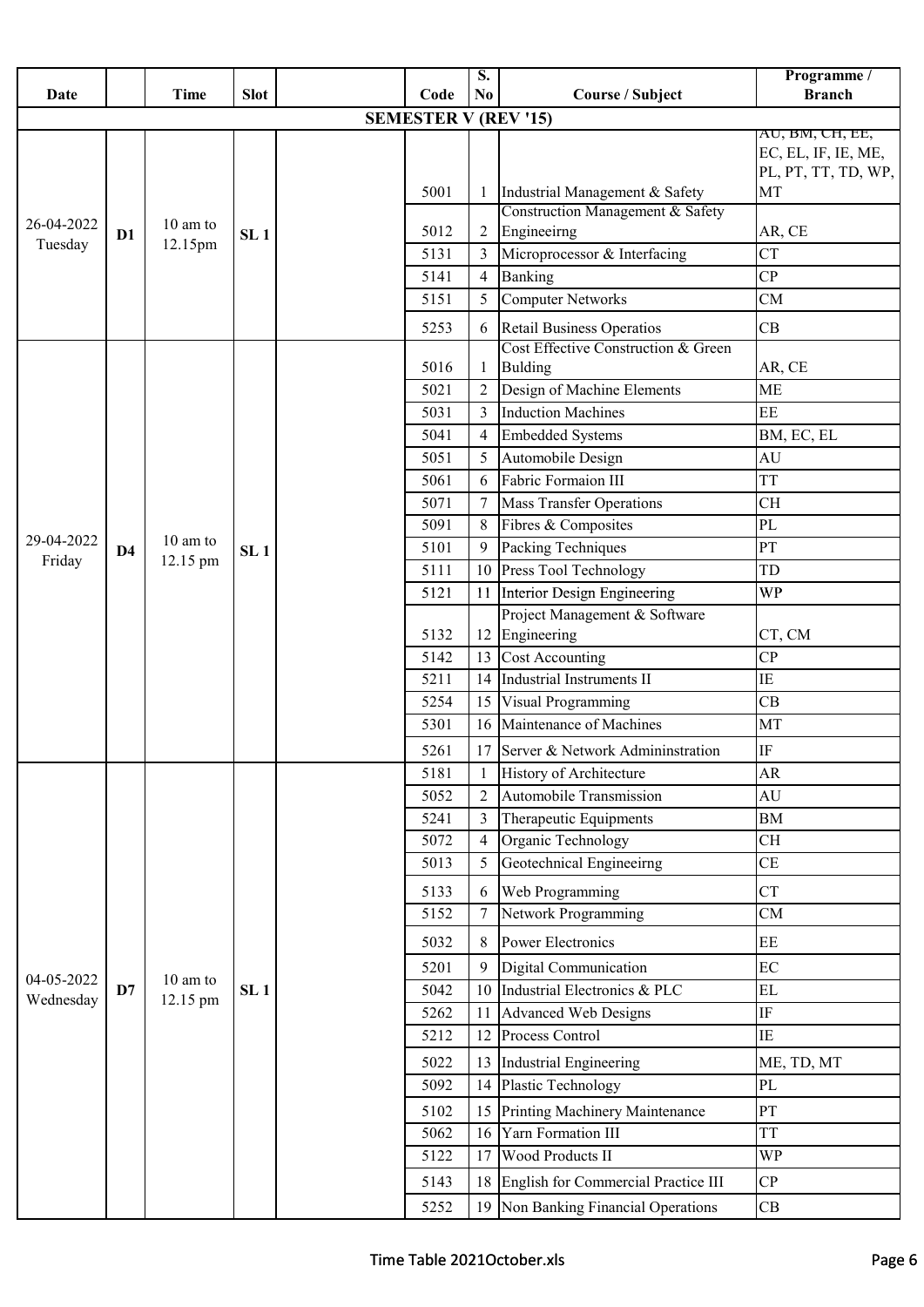| <b>Date</b>            |            | <b>Time</b>               | <b>Slot</b>     |                                                    | Code             | No             | <b>Course / Subject</b>                               | <b>Branch</b> |
|------------------------|------------|---------------------------|-----------------|----------------------------------------------------|------------------|----------------|-------------------------------------------------------|---------------|
|                        |            |                           |                 |                                                    | 5183             | 1              | <b>Working Drawing II</b>                             | <b>AR</b>     |
|                        |            |                           |                 |                                                    | 5119             | $\overline{2}$ | Moulds & Dies Drawing                                 | TD            |
| 07-05-2022<br>Saturday | <b>D10</b> | $10.00$ am to<br>12.15 pm | SL <sub>1</sub> | 10.00 am to 10.10<br>am<br>10.15 am to 11.45<br>am | 5145 A<br>5145 B | 3              | Typewriting - Malayalam                               | CP            |
|                        |            |                           |                 |                                                    | 5011             | 1              | Building Maintenance & Services                       | <b>CE</b>     |
|                        |            |                           |                 |                                                    | 5015             | $\overline{2}$ | Structural Design I                                   | AR, CE        |
|                        |            |                           |                 |                                                    | 5017             | 3              | <b>Habitat Technologgy</b>                            | <b>CE</b>     |
|                        |            |                           |                 |                                                    | 5023             | 4              | Power Plant Engineeirng                               | <b>ME</b>     |
|                        |            |                           |                 |                                                    |                  |                | <b>Alternative Energy Sources</b>                     |               |
|                        |            |                           |                 |                                                    | 5024             | 5              | &Management                                           | ME            |
|                        |            |                           |                 |                                                    | 5025             | 6              | <b>Material Handling</b>                              | ME, MT        |
|                        |            |                           |                 |                                                    | 5033             | 7              | Advanced Electrical Measurements &<br>Instrumentation | EE            |
|                        |            |                           |                 |                                                    | 5034             | 8              | <b>Electrical Engineeirng Materials</b>               | $\rm EE$      |
|                        |            |                           |                 |                                                    | 5035             | 9              | <b>Renewable Energy Sources</b>                       | EE            |
|                        |            |                           |                 |                                                    | 5043             | 10             | Control Systems                                       | EC, EL        |
|                        |            |                           |                 |                                                    | 5044             | 11             | <b>Medical Electronics</b>                            | EC, EL        |
|                        |            |                           |                 |                                                    | 5045             | 12             | <b>Optical Fibre Communication</b>                    | EC, EL        |
|                        |            |                           |                 |                                                    | 5053             | 13             | Fuels & Cumbustion                                    | AU            |
|                        |            |                           |                 |                                                    | 5054             | 14             | Special Purpose Vehicles                              | AU            |
|                        |            |                           |                 |                                                    | 5055             | 15             | Automotive Air Conditioning                           | AU            |
|                        |            |                           |                 |                                                    | 5063             | 16             | Process Control                                       | <b>TT</b>     |
|                        |            |                           |                 |                                                    | 5064             | 17             | StatisticalQuality Assurance in Textiles              | <b>TT</b>     |
|                        |            |                           |                 |                                                    | 5065             | 18             | <b>Technical Textiles</b>                             | <b>TT</b>     |
| 11-05-2022             |            | $10.00$ am to             |                 |                                                    | 5073             | 19             | <b>Industrial Safety</b>                              | <b>CH</b>     |
| Wednesday              | D13        | 12.15 pm                  | SL <sub>1</sub> |                                                    | 5074             |                | 20 Metallurgy & Materials of Construction             | <b>CH</b>     |
|                        |            |                           |                 |                                                    | 5075             |                | 21 Paper Making Technology                            | <b>CH</b>     |
|                        |            |                           |                 |                                                    | 5093             | 22             | <b>Chemmical Engineering</b>                          | PL            |
|                        |            |                           |                 |                                                    | 5094             | 23             | <b>Injection Mould Design</b>                         | PL            |
|                        |            |                           |                 |                                                    | 5095             | 24             | Process Control & Instrumentation                     | PL            |
|                        |            |                           |                 |                                                    | 5103             | 25             | Coating, Powdering & Dying                            | PT            |
|                        |            |                           |                 |                                                    | 5104             | 26             | <b>Electronic Publishing</b>                          | PT            |
|                        |            |                           |                 |                                                    | 5105             | 27             | <b>Security Printing</b>                              | PT            |
|                        |            |                           |                 |                                                    | 5112             | 28             | Design of Jigs, Fixtures & Gauges                     | TD            |
|                        |            |                           |                 |                                                    | 5113             | 29             | <b>Plastic Moulding Technology</b>                    | TD            |
|                        |            |                           |                 |                                                    | 5123             | 30             | Paper Board & Speciality Paper                        | <b>WP</b>     |
|                        |            |                           |                 |                                                    | 5124             | 31             | <b>Production Management</b>                          | <b>WP</b>     |
|                        |            |                           |                 |                                                    | 5125             | 32             | <b>Statistical Quality Assurance</b>                  | <b>WP</b>     |
|                        |            |                           |                 |                                                    | 5134             | 33             | Cloud Computing                                       | CT, CM, IF    |
|                        |            |                           |                 |                                                    | 5135             | 34             | <b>Ethical Hacking</b>                                | CT, CM, IF    |
|                        |            |                           |                 |                                                    | 5136             | 35             | <b>Information Security</b>                           | CT, CM        |
|                        |            |                           |                 |                                                    | 5184             | 36             | Sustainable Architecture                              | <b>AR</b>     |
|                        |            |                           |                 |                                                    | 5213             | 37             | Advanced Microprocessors & Interfacing                | IE            |
|                        |            |                           |                 |                                                    | 5214             | 38             | Optical Instrumentation                               | IE            |
|                        |            |                           |                 |                                                    | 5215             | 39             | Power Plant Instrumentation                           | IE            |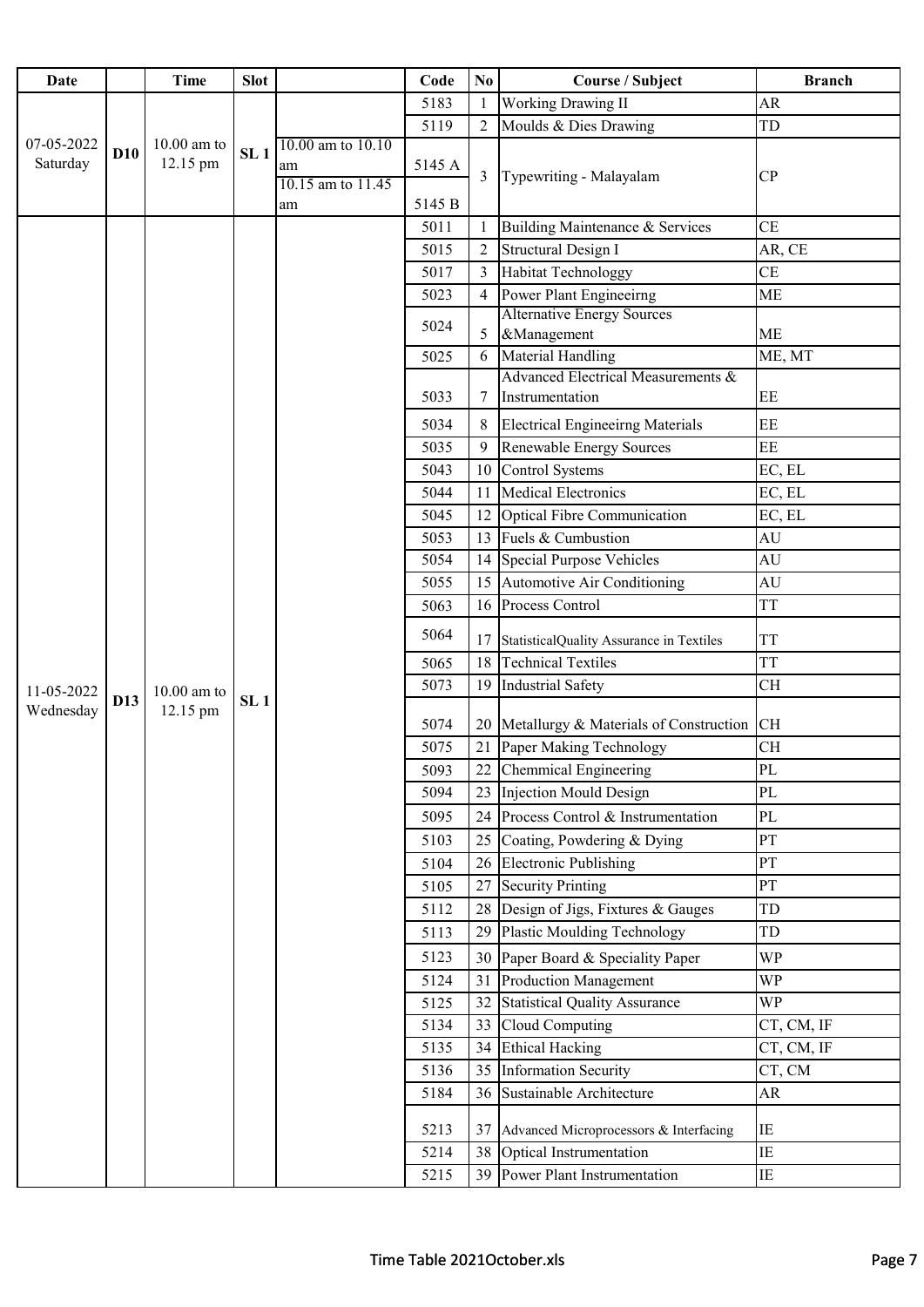|                      |                 |                           |                 |                        |                              | S.             |                                                     | Programme /     |
|----------------------|-----------------|---------------------------|-----------------|------------------------|------------------------------|----------------|-----------------------------------------------------|-----------------|
| Date                 |                 | <b>Time</b>               | <b>Slot</b>     |                        | Code                         | N <sub>0</sub> | Course / Subject                                    | <b>Branch</b>   |
|                      |                 |                           |                 |                        | 5242                         | 40             | <b>Bio Informatics</b>                              | <b>BM</b>       |
|                      |                 |                           |                 |                        | 5243                         | 41             | Bio Materials & Prosthetic Devices                  | <b>BM</b>       |
| 11-05-2022           |                 |                           |                 |                        | 5244                         | 42             | Technology & Medical Science                        | $\overline{BM}$ |
| Wednesday            | D13             | $10.00$ am to<br>12.15 pm | SL <sub>1</sub> |                        | 5255                         | 43             | Service Centre Management                           | CB              |
|                      |                 |                           |                 |                        | 5256                         | 44             | <b>Stores Management</b>                            | CB              |
|                      |                 |                           |                 |                        | 5257                         | 45             | Working capital Management                          | CB              |
|                      |                 |                           |                 |                        | 5263                         | 46             | Wireles & Adhoc Networks                            | IF              |
|                      |                 |                           |                 |                        | 5014                         | 1              | Quantity Surveying II                               | <b>CE</b>       |
|                      |                 |                           |                 |                        | 5118                         | $\overline{2}$ | Press Tool Drawing                                  | TD              |
|                      |                 |                           |                 | 10.00 am to 10.06      |                              |                |                                                     |                 |
|                      |                 |                           |                 | am $& 10.15$ am to     |                              |                |                                                     |                 |
|                      |                 |                           |                 | 11.15 am               | 5144 A                       | $\overline{3}$ | Shorthand English (Condensation &                   | CP              |
| 16-05-2022<br>Monday | D <sub>16</sub> | $10.00$ am to<br>12.15 pm | SL <sub>1</sub> |                        |                              |                | Theory)                                             |                 |
|                      |                 |                           |                 | 11.20am to 12.50<br>pm | 5144 B                       |                |                                                     |                 |
|                      |                 |                           |                 |                        | 5251                         | 4              | <b>Event Management</b>                             | CB              |
|                      |                 |                           |                 |                        | 5302                         | 5              | <b>CNC</b> Programming                              | MT              |
|                      |                 |                           |                 |                        |                              |                |                                                     |                 |
|                      |                 |                           |                 |                        | 5182                         | 6              | Architectural Drawing III                           | AR              |
|                      |                 |                           |                 |                        | <b>SEMESTER VI (REV' 15)</b> |                |                                                     |                 |
|                      |                 |                           |                 |                        |                              |                | Structural & Irrigation Engineering                 |                 |
|                      |                 |                           |                 |                        | 6011                         |                | Drawing                                             | CE              |
|                      |                 |                           |                 |                        | 6021                         | $\overline{2}$ | <b>Advanced Production Process</b>                  | <b>ME</b>       |
|                      |                 |                           |                 |                        | 6031                         | 3              | Electrical Power Utilisation & System<br>Protection | EE              |
|                      |                 |                           |                 |                        | 6041                         | $\overline{4}$ | <b>Advanced Microprocessors</b>                     | EL, EC          |
|                      |                 |                           |                 |                        | 6051                         | 5              | Automobile Chasis                                   | AU              |
|                      |                 |                           |                 |                        |                              |                |                                                     |                 |
|                      |                 |                           |                 |                        | 6061                         | 6              | Fashion Design & Apparel Manufacture                | <b>TT</b>       |
|                      |                 |                           |                 |                        | 6071                         |                | Instrumentation & Process Control                   | <b>CH</b>       |
|                      |                 |                           |                 |                        | 6091                         | $8\,$          | <b>Plastic Products</b>                             | PL              |
|                      |                 |                           |                 |                        | 6101                         | 9              | <b>Printing Press Management</b>                    | PT              |
| 26-04-2022           | D1              | 2 pm to 4.15              | SL <sub>2</sub> |                        | 6111                         | 10             | <b>Modern Production Process</b>                    | TD              |
| Tuesday              |                 | pm                        |                 |                        | 6121                         | 11             | <b>Adhesive Technology</b>                          | <b>WP</b>       |
|                      |                 |                           |                 |                        | 6131                         | 12             | <b>Computer Networks</b>                            | <b>CT</b>       |
|                      |                 |                           |                 |                        | 6141                         | 13             | <b>Business Communication</b>                       | CP              |
|                      |                 |                           |                 |                        | 6181                         | 14             | <b>Building Services</b>                            | AR              |
|                      |                 |                           |                 |                        | 6211                         |                | 15 Advanced Process Control                         | ΙE              |
|                      |                 |                           |                 |                        | 6241                         |                | 16 Communication Engineering                        | BM              |
|                      |                 |                           |                 |                        |                              |                |                                                     |                 |
|                      |                 |                           |                 |                        | 6251                         | 17             | <b>Business Communication</b>                       | CB              |
|                      |                 |                           |                 |                        | 6261                         | 18             | Object Oriented Web Application<br>Frameworks       | IF              |
|                      |                 |                           |                 |                        |                              |                |                                                     |                 |
|                      |                 |                           |                 |                        | 6301                         | 19             | Manufacturing and Press Tool TechnologMT            |                 |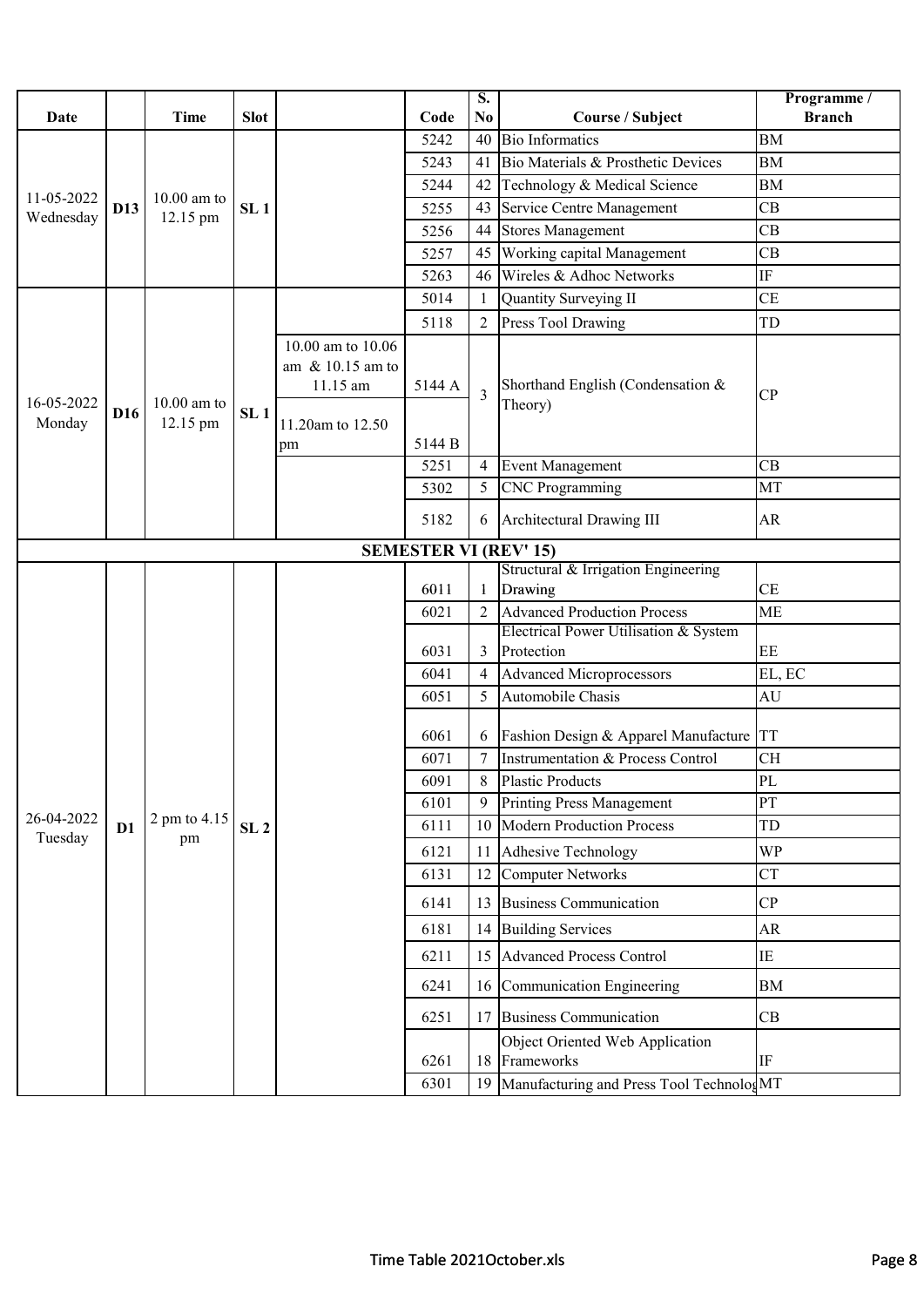|            |                |              |                 |                                           |      | $\overline{\mathbf{S}}$ . |                                             | Programme /   |
|------------|----------------|--------------|-----------------|-------------------------------------------|------|---------------------------|---------------------------------------------|---------------|
| Date       |                | <b>Time</b>  | <b>Slot</b>     | <b>Split Time</b>                         | Code | N <sub>0</sub>            | Course / Subject                            | <b>Branch</b> |
|            |                |              |                 |                                           | 6012 | $\mathbf{1}$              | <b>Environmental Engineering</b>            | <b>CE</b>     |
|            |                |              |                 |                                           | 6022 | $\overline{2}$            | <b>Hydraulic Machines</b>                   | <b>ME</b>     |
|            |                |              |                 |                                           | 6032 | 3                         | Microcontrollers & PLC                      | EE            |
|            |                |              |                 |                                           | 6042 | 4                         | <b>Communication Systems</b>                | EL. EC        |
|            |                |              |                 |                                           | 6052 | 5                         | Automobile Servicing & Maintenance          | AU            |
|            |                |              |                 |                                           | 6062 | 6                         | Knitting & Non Woven Fabrics                | <b>TT</b>     |
|            |                |              |                 |                                           | 6072 | 7                         | <b>Mass Transfer Operations II</b>          | CH            |
|            |                |              |                 |                                           | 6092 | 8                         | Quality Assurance & Testing                 | PL            |
| 29-04-2022 | D <sub>4</sub> | 2 pm to 4.15 | SL <sub>2</sub> |                                           | 6102 | 9                         | Quality Management & Standardisation        | PT            |
| Friday     |                | pm           |                 |                                           | 6112 | 10                        | Tool Design                                 | TD            |
|            |                |              |                 |                                           | 6122 | 11                        | Furniture Technology                        | <b>WP</b>     |
|            |                |              |                 |                                           | 6132 | 12                        | Microcontrollers                            | CT, CM        |
|            |                |              |                 |                                           | 6142 | 13                        | Capital market                              | CP            |
|            |                |              |                 |                                           | 6182 | 14                        | Landscape Architecture                      | AR            |
|            |                |              |                 |                                           | 6212 | 15                        | Analytical Instrumentation                  | IE            |
|            |                |              |                 |                                           | 6242 | 16                        | hospital Systems                            | BM            |
|            |                |              |                 |                                           | 6252 | 17                        | E Commerce & Cyber Banking                  | CB            |
|            |                |              |                 |                                           | 6302 | 18                        | <b>Advanced Manufacturing Technology</b>    | MT            |
|            |                |              |                 |                                           | 6262 | 19                        | Information & Network Security              | $\rm IF$      |
|            |                |              |                 |                                           | 6013 | 1                         | <b>Structural Design II</b>                 | CE, AR        |
|            |                |              |                 |                                           | 6023 | 2                         | Refrigeration & Air Conditioning            | <b>ME</b>     |
|            |                |              |                 |                                           | 6033 | 3                         | Synchronous Machines & FHP Motors           | $\rm EE$      |
|            |                |              |                 |                                           | 6043 | $\overline{4}$            | Computer Hardware & Networking              | EL, EC        |
|            |                |              |                 |                                           | 6053 | 5                         | <b>Transport Management</b>                 | AU            |
|            |                |              |                 |                                           | 6063 | 6                         | Manmade Fibres                              | <b>TT</b>     |
|            |                |              |                 |                                           | 6073 |                           | Particle Technology                         | <b>CH</b>     |
|            |                |              |                 |                                           | 6093 | $8\,$                     | Tyre Technology                             | PL            |
|            |                |              |                 |                                           | 6103 | 9                         | <b>Specialised Printing Applications</b>    | PT            |
|            |                |              |                 |                                           | 6123 | 10                        | Wood Products III                           | <b>WP</b>     |
| 04-05-2022 |                | 2 pm to 4.15 |                 |                                           | 6133 | 11                        | <b>Smart Device Programming</b>             | <b>CT</b>     |
| Wednesday  | D7             | pm           | SL <sub>2</sub> | 2 pm to 2.07 pm and<br>2.10 pm to 4.40 pm | 6143 | 12                        | Shorthand English, 120 wpm<br>(Elaboration) | CP            |
|            |                |              |                 |                                           |      |                           | <b>High Performance Computer</b>            |               |
|            |                |              |                 |                                           | 6151 | 13                        | Architecture                                | CM            |
|            |                |              |                 |                                           | 6152 | 14                        | <b>Parallel Procesing</b>                   | CM            |
|            |                |              |                 |                                           | 6153 | 15                        | Web Programming                             | CM            |
|            |                |              |                 |                                           | 6213 | 16                        | <b>Biomedical Instrumentation</b>           | ΙE            |
|            |                |              |                 |                                           | 6243 | 17                        | Medical Imaging Techniques                  | BM            |
|            |                |              |                 |                                           | 6253 | 18                        | Supply Chain & Logistic Management          | CB            |
|            |                |              |                 |                                           |      |                           | <b>Cross Platform Mobile Application</b>    |               |
|            |                |              |                 |                                           | 6263 | 19                        | Development                                 | $\rm IF$      |
|            |                |              |                 |                                           | 6303 | 20                        | Production Management                       | MT            |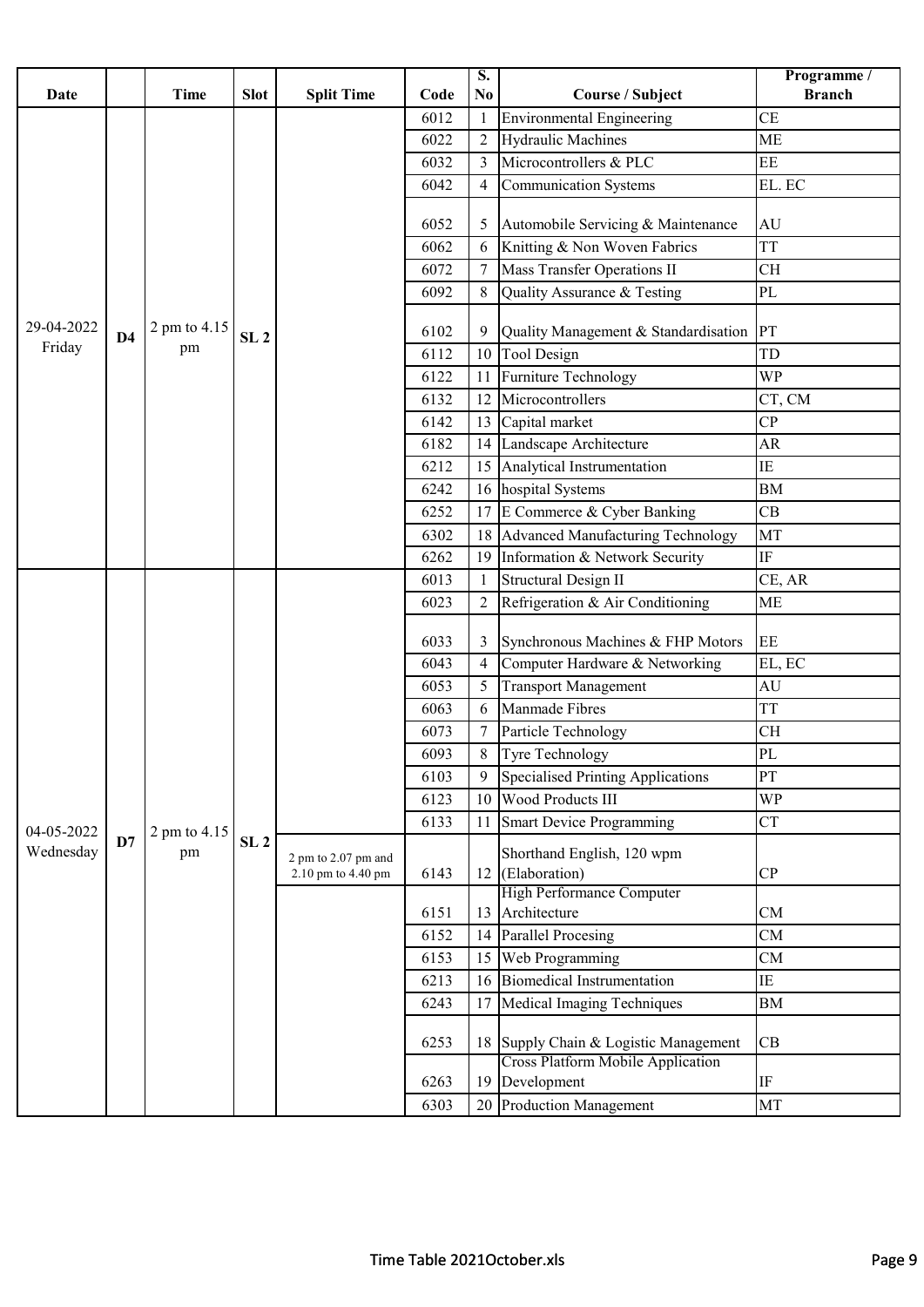|            |     |              |                 |                             |        | $\overline{\mathbf{S}}$ . |                                       | Programme /    |
|------------|-----|--------------|-----------------|-----------------------------|--------|---------------------------|---------------------------------------|----------------|
| Date       |     | <b>Time</b>  | <b>Slot</b>     |                             | Code   | No                        | <b>Course / Subject</b>               | <b>Branch</b>  |
|            |     |              |                 |                             | 6014   | 1                         | <b>Transportation Engineeirng</b>     | <b>CE</b>      |
|            |     |              |                 |                             | 6024   | $\overline{2}$            | CAD-CAM                               | ME, TD         |
|            |     |              |                 |                             |        |                           |                                       |                |
|            |     |              |                 |                             | 6025   | 3                         | Industrial Automation & Mechatronics  | ME, AU, TD, MT |
|            |     |              |                 |                             | 6026   | 4                         | Maintenance Engineeirng               | <b>ME</b>      |
|            |     |              |                 |                             | 6034   | 5                         | Electrical Devices & Controls         | EE             |
|            |     |              |                 |                             | 6035   | 6                         | <b>Electrical Machine Design</b>      | EE             |
|            |     |              |                 |                             | 6044   | 7                         | Digital Signal Procesing              | EL, EC, BM     |
|            |     |              |                 |                             | 6045   | 8                         | Radar & Navigation                    | EL, EC         |
|            |     |              |                 |                             | 6046   | 9                         | <b>Television Engineeirng</b>         | EL, EC         |
|            |     |              |                 |                             | 6054   | 10                        | Advanced Automobile Engineering       | AU             |
|            |     |              |                 |                             | 6055   | 11                        | Vehicle Body Repairing                | AU             |
|            |     |              |                 |                             | 6064   | 12                        | Maintenance of Textile Machinaries    | <b>TT</b>      |
|            |     |              |                 |                             | 6065   | 13                        | Textile Marketing & Merchandising     | <b>TT</b>      |
|            |     |              |                 |                             | 6066   | 14                        | <b>Textile Mill Management</b>        | <b>TT</b>      |
|            |     |              |                 |                             | 6074   | 15                        | Bio Chemical Engineering              | <b>CH</b>      |
|            |     |              |                 |                             | 6075   | 16                        | Plant Utilities & Maintenance         | <b>CH</b>      |
|            |     |              |                 |                             | 6076   | 17                        | Rubber Technology                     | <b>CH</b>      |
|            |     |              |                 |                             | 6094   | 18                        | Paints & Surface Coating              | $\rm PL$       |
|            |     |              |                 |                             | 6095   | 19                        | Polymer Adhesives                     | PL             |
|            |     |              |                 |                             | 6096   | 20                        | <b>Speciality Polymers</b>            | $\rm PL$       |
|            |     |              |                 |                             |        |                           |                                       |                |
| 11-05-2022 | D13 | 2 pm to 4.15 | SL <sub>2</sub> |                             | 6104   | 21                        | Green Printing & Waste Management     | PT             |
| Wednesday  |     | pm           |                 |                             | 6105   | 22                        | <b>Present Printing Industry</b>      | PT             |
|            |     |              |                 |                             | 6106   | 23                        | <b>Printed Electronics</b>            | PT             |
|            |     |              |                 |                             | 6124   | 24                        | Process Control & Instrumentation     | WP             |
|            |     |              |                 |                             | 6125   | 25                        | <b>Quantity Surveying</b>             | <b>WP</b>      |
|            |     |              |                 |                             | 6126   | 26                        | Timber Structures                     | WP             |
|            |     |              |                 |                             | 6134   |                           | 27 Mobile Communication               | CT, CM         |
|            |     |              |                 |                             | 6136   | 28                        | <b>Software Testing</b>               | <b>CT</b>      |
|            |     |              |                 | 2.00 p to 2.07pm            |        |                           |                                       |                |
|            |     |              |                 | and $2.10$ pm to<br>3.40 pm | 6144 A |                           | Shorthand English 120wpm (Speed)      | CP             |
|            |     |              |                 |                             |        | 29                        |                                       |                |
|            |     |              |                 | 3.45 pm to 5.15 pm          | 6144 B |                           | Shorthand English 120wpm (Theory)     |                |
|            |     |              |                 |                             | 6183   | 30                        | Town Planning                         | <b>AR</b>      |
|            |     |              |                 |                             | 6214   | 31                        | Aircraft Instruments                  | IE             |
|            |     |              |                 |                             | 6215   | 32                        | Instrumentation in Process Industries | IE             |
|            |     |              |                 |                             | 6216   | 33                        | Robotics & Automation                 | $\rm IE$       |
|            |     |              |                 |                             | 6244   |                           | 34 Biomems & Nano Technology          | BM             |
|            |     |              |                 |                             | 6245   | 35                        | <b>Bio Photonics</b>                  | <b>BM</b>      |
|            |     |              |                 |                             | 6254   | 36                        | Advertising & Salesmanship            | CB             |
|            |     |              |                 |                             | 6255   | 37                        | Banking & Insurance Management        | CB             |
|            |     |              |                 |                             | 6256   | 38                        | Hospital Administration               | CB             |
|            |     |              |                 |                             | 6264   |                           | 39 Human Computer Interaction         | $\rm IF$       |
|            |     |              |                 |                             | 6265   |                           | 40 E Commerce & M Commerce            | IF             |